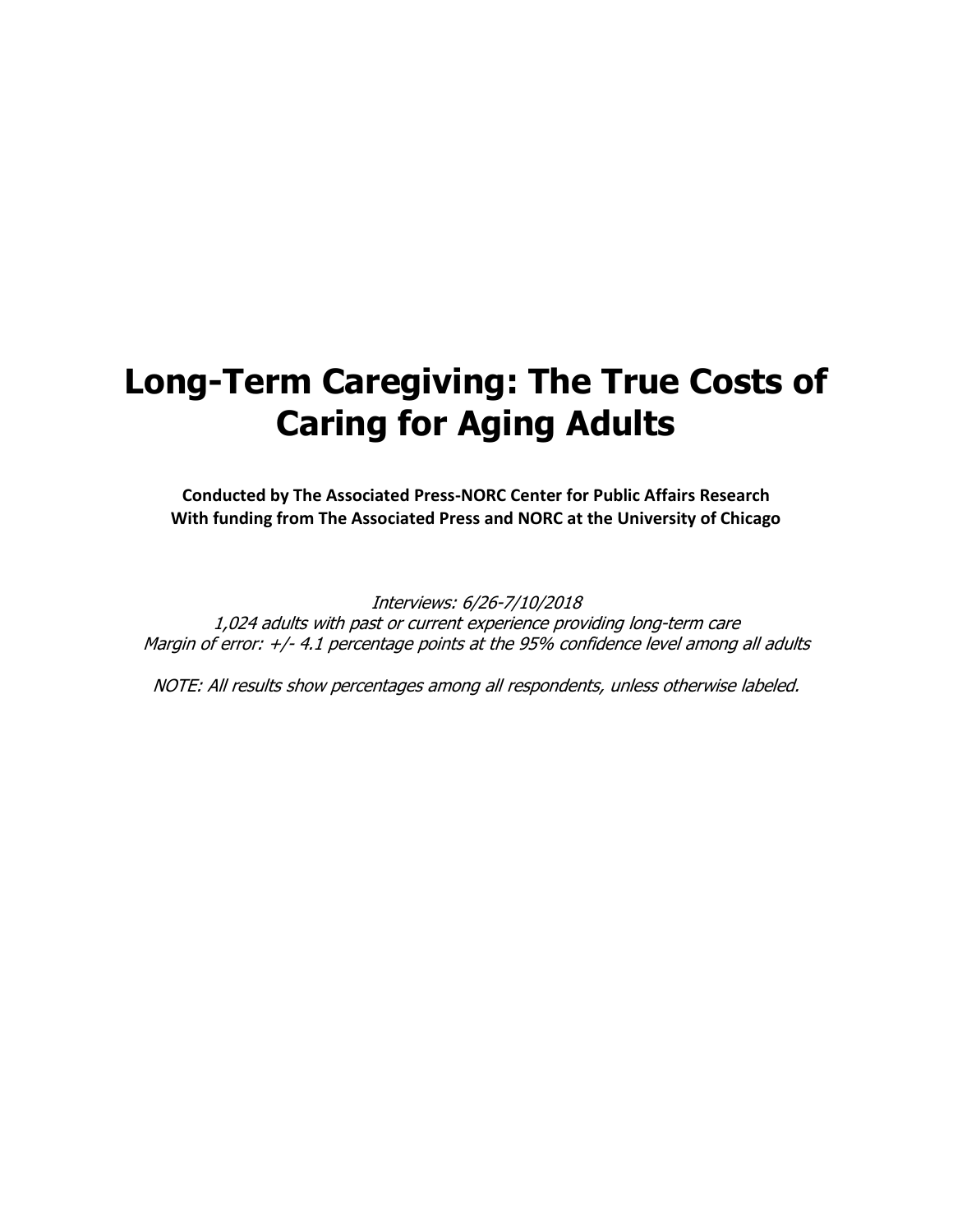**Q14. Some people need ongoing living assistance as they get older. This assistance can be a help with things like keeping house, cooking, bathing, getting dressed, getting around, paying bills, remembering to take medicine, or just having someone check in to see that everything is okay. This can happen at your own home, in a family member's home, in a nursing home, or in a senior community. And, it can be provided by a family members, a friend, a volunteer, or a health care professional.** 

**Are you currently providing ongoing living assistance on a regular basis to a family member or close friend or not?**

|                        | AP-NORC        |
|------------------------|----------------|
|                        | 6/26-7/10/2018 |
| Yes                    | 48             |
| No                     | 52             |
| <b>DON'T KNOW</b>      |                |
| SKIPPED ON WEB/REFUSED | $\ast$         |
| N=                     | 1.024          |

#### *If "Yes" in Q14*

**Q14\_1. Are you currently providing this ongoing living assistance in your own home, in your aging friend or family member's home, in another friend or family members' home, in a nursing home, or in a senior community?**

|                                        | AP-NORC        |
|----------------------------------------|----------------|
|                                        | 6/26-7/10/2018 |
| Own home                               | 38             |
| Aging friend or family member's home   | 38             |
| Another friend or family member's home | 12             |
| Nursing home                           |                |
| Senior community                       | 5              |
| <b>DON'T KNOW</b>                      |                |
| SKIPPED ON WEB/REFUSED                 |                |
| $N =$                                  | 481            |

*If "No," "DON'T KNOW", "SKIPPED ON WEB", OR "REFUSED" in Q14*

**Q15. Have you ever provided ongoing living assistance on a regular basis to a family member or close friend or not?**

|                        | AP-NORC        |  |  |  |
|------------------------|----------------|--|--|--|
|                        | 6/26-7/10/2018 |  |  |  |
| Yes                    | 100            |  |  |  |
| No                     |                |  |  |  |
| <b>DON'T KNOW</b>      |                |  |  |  |
| SKIPPED ON WEB/REFUSED |                |  |  |  |
| $N =$                  | 543            |  |  |  |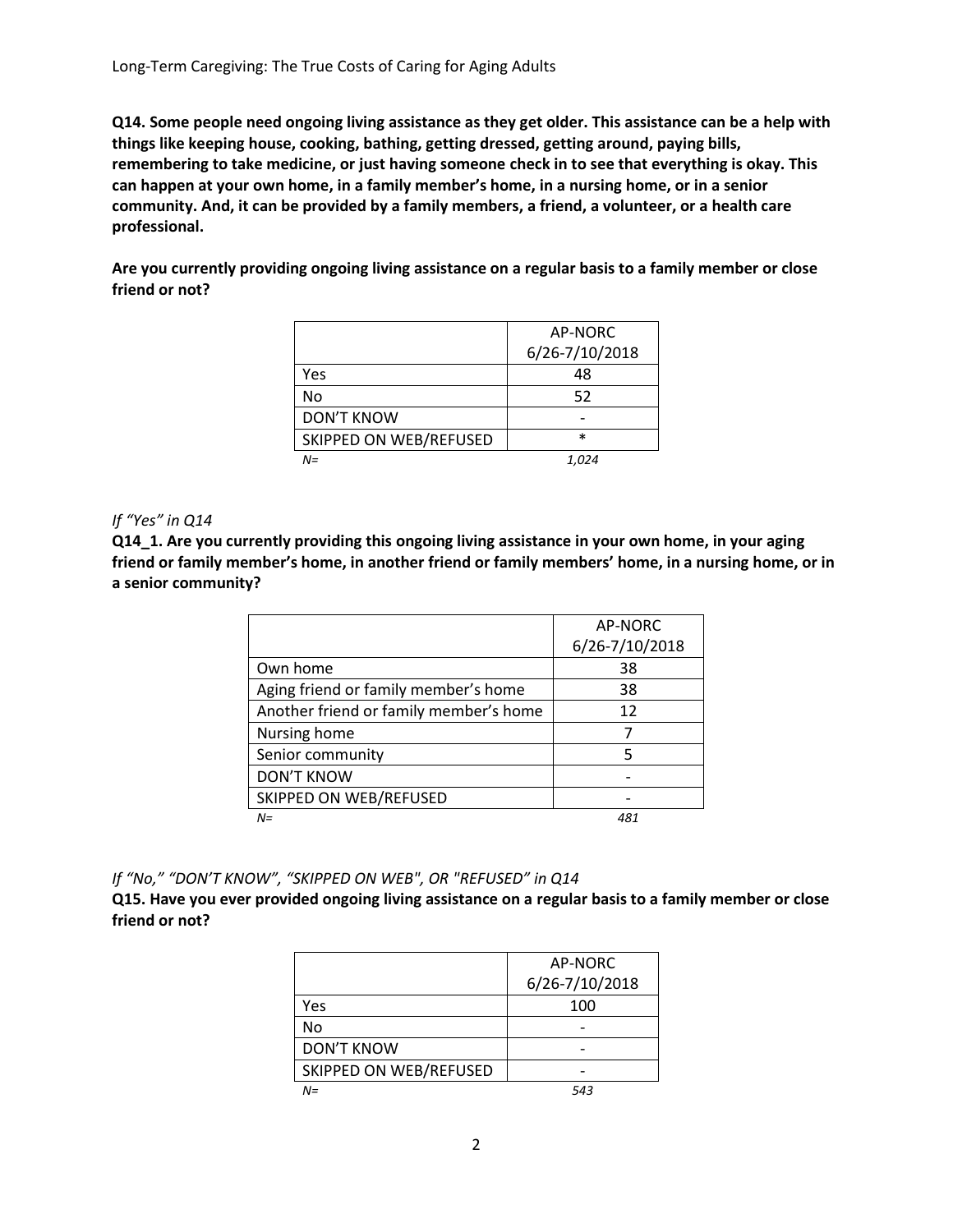Long-Term Caregiving: The True Costs of Caring for Aging Adults

## *If "Yes" in Q15*

**Q15A. Did you most recently provide this ongoing living assistance in your own home, in your aging friend or family member's home, in another friend or family member's home, in a nursing home, or in a senior community?**

|                                        | AP-NORC        |
|----------------------------------------|----------------|
|                                        | 6/26-7/10/2018 |
| Own home                               | 36             |
| Aging friend or family member's home   | 44             |
| Another friend or family member's home | 10             |
| Nursing home                           | 8              |
| Senior community                       | 1              |
| <b>DON'T KNOW</b>                      |                |
| SKIPPED ON WEB/REFUSED                 | $\ast$         |
| $N =$                                  | 543            |

**SCR1. Have you ever provided unpaid ongoing living assistance on a regular basis to someone else in your community who you didn't know well prior to providing that care?**

|                         | AP-NORC        |  |  |
|-------------------------|----------------|--|--|
|                         | 6/26-7/10/2018 |  |  |
| Yes, doing so currently | 13             |  |  |
| Yes, did so in the past | 22             |  |  |
| No, never done that     | 65             |  |  |
| <b>DON'T KNOW</b>       | $\ast$         |  |  |
| SKIPPED ON WEB/REFUSED  |                |  |  |
| $N =$                   |                |  |  |

#### **Q16A. How many people have you provided ongoing living assistance to in the past 12 months?**

|                        | AP-NORC        |
|------------------------|----------------|
|                        | 6/26-7/10/2018 |
|                        | 34             |
|                        | 45             |
| $\mathfrak z$          | 15             |
| 3 or more              | 6              |
| <b>DON'T KNOW</b>      | $\ast$         |
| SKIPPED ON WEB/REFUSED | $\ast$         |
| $N =$                  | 1,024          |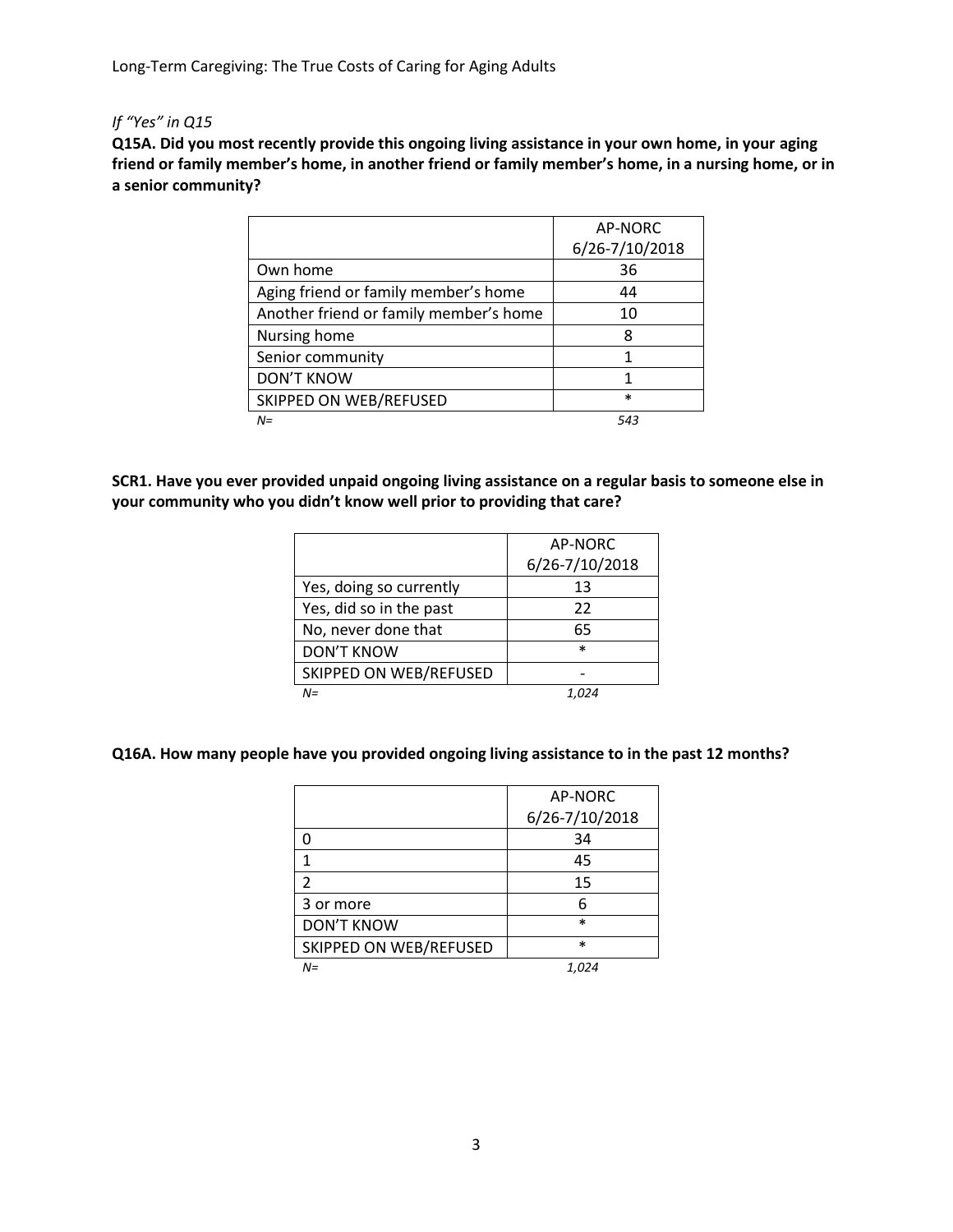**Q16B. [When you were providing ongoing living assistance, about/About], how many hours per week [did/do] you provide unpaid care?**

|                             | AP-NORC        |
|-----------------------------|----------------|
|                             | 6/26-7/10/2018 |
| 1-10 hours per week         | 41             |
| 11-20 hours per week        | 22             |
| 21-30 hours per week        | 12             |
| 31-40 hours per week        | 4              |
| More than 40 hours per week | 20             |
| <b>DON'T KNOW</b>           | $\ast$         |
| SKIPPED ON WEB/REFUSED      | $\ast$         |
| $N =$                       | 1.024          |

**Q17. Are you currently providing ongoing living assistance to any of the following people/Thinking back to when you provided ongoing living assistance, did you provide it to any of the following people?**

| AP-NORC                           |     |    |        |                          |
|-----------------------------------|-----|----|--------|--------------------------|
| 6/26-7/10/2018                    | Yes | No | DK     | SKP/REF                  |
| Your mother                       | 40  | 56 |        | 4                        |
| Your father                       | 25  | 69 |        | 6                        |
| Your spouse or partner            | 16  | 76 | $\ast$ | 8                        |
| A grandparent                     | 16  | 79 |        | 4                        |
| A close friend(s)                 | 16  | 81 | $\ast$ | 3                        |
| A parent-in-law                   | 13  | 84 | $\ast$ | 3                        |
| A neighbor                        | 13  | 85 |        | 3                        |
| Another extended family member(s) | 12  | 86 | $\ast$ | $\overline{\mathcal{L}}$ |
| $A$ sibling(s)                    | 11  | 87 | $\ast$ | 3                        |
| A son or son-in-law               | 5   | 85 | $\ast$ | 10                       |
| A daughter or daughter-in-law     | 5   | 91 | $\ast$ | 4                        |
| $N = 1.024$                       |     |    |        |                          |

**Q19. Have you been paid for any of the ongoing living assistance you [provide/provided]?**

|                        | AP-NORC        |
|------------------------|----------------|
|                        | 6/26-7/10/2018 |
| I have been paid       | 14             |
| I have not been paid   | 86             |
| <b>DON'T KNOW</b>      |                |
| SKIPPED ON WEB/REFUSED | $\ast$         |
| $N =$                  |                |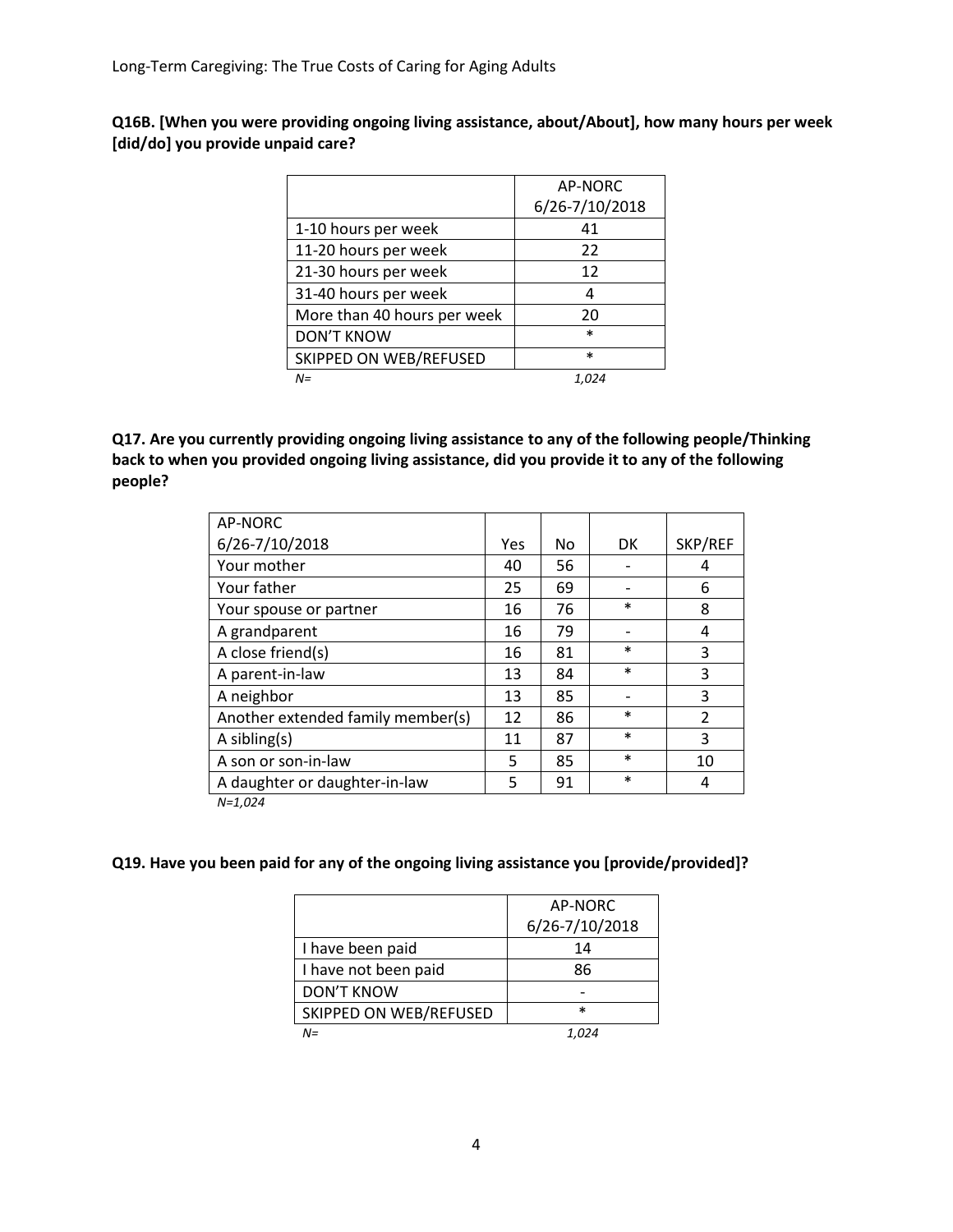|                        | AP-NORC        |  |  |  |
|------------------------|----------------|--|--|--|
|                        | 6/26-7/10/2018 |  |  |  |
| Less than one year     | 24             |  |  |  |
| One year to two years  | 27             |  |  |  |
| More than two years    | 48             |  |  |  |
| <b>DON'T KNOW</b>      | *              |  |  |  |
| SKIPPED ON WEB/REFUSED | $\ast$         |  |  |  |
| NΞ                     |                |  |  |  |

# **Q20. How long [have you been providing/did you provide] ongoing living assistance?**

## **Q22. Would you say that the [primary person you provide care to needs/most recent person you provided care to] needed care because of any of the following?**

| AP-NORC                                                                     |     |     |                          | SKP/       |
|-----------------------------------------------------------------------------|-----|-----|--------------------------|------------|
| 6/26-7/10/2018                                                              | Yes | No. | DK                       | <b>REF</b> |
| Loss of memory or other mental abilities, such as Alzheimer's disease or    |     |     |                          |            |
| dementia                                                                    | 32  | 66  | $\ast$                   |            |
| Short-term physical conditions or diseases, such as pneumonia or an injury  |     |     |                          |            |
| from a fall or accident                                                     | 32  | 64  | $\ast$                   | 3          |
| Long-term physical conditions, diseases, or disabilities, such as diabetes, |     |     |                          |            |
| loss of vision, or loss of mobility                                         | 69  | 30  | $\overline{\phantom{0}}$ |            |
| Mental health conditions, such as anxiety or depression                     | 28  | 69  | $\ast$                   | 3          |
| Something else                                                              | 6   | 81  |                          | 13         |
| $N = 1.024$                                                                 |     |     |                          |            |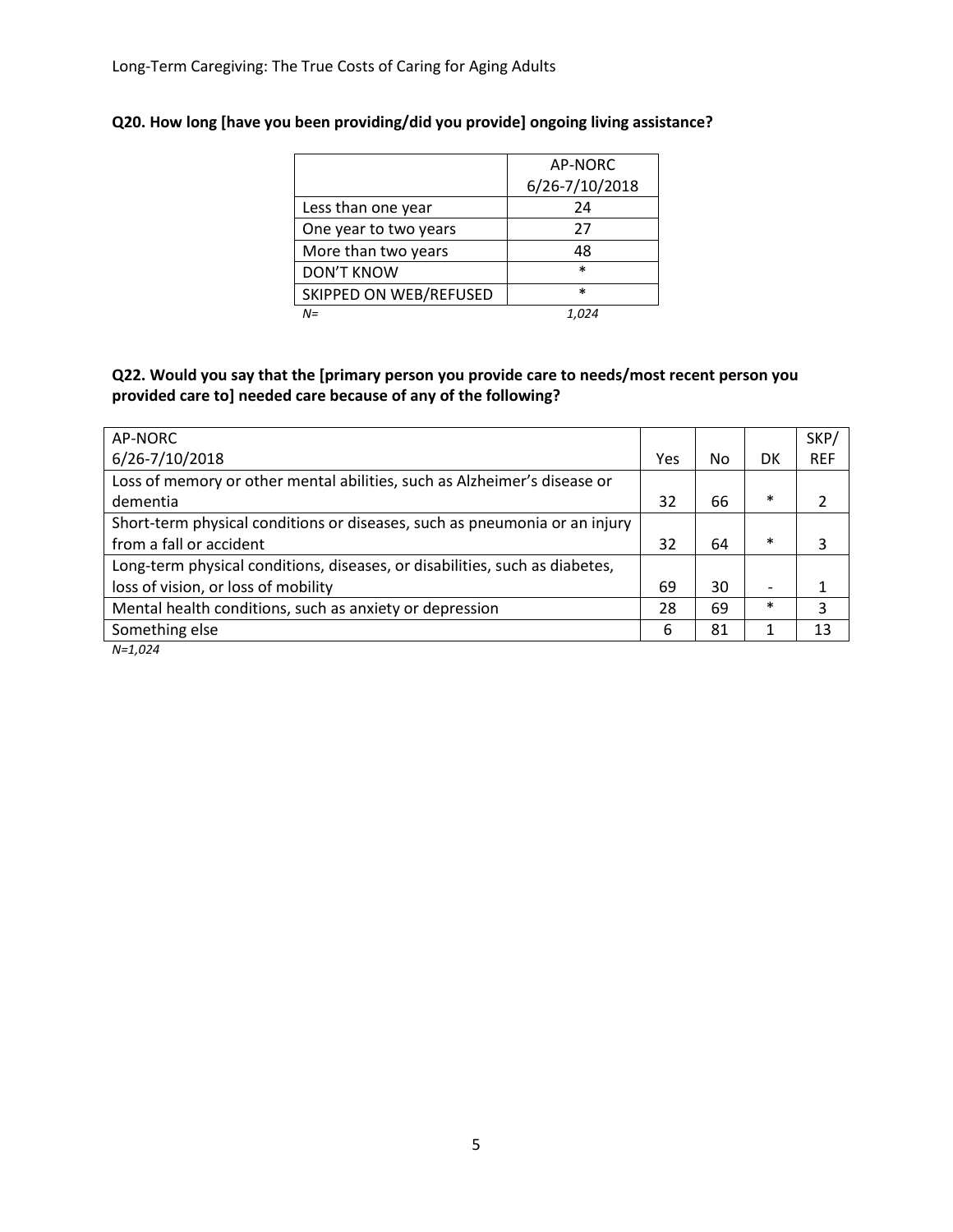## **Q23. [Do/Did] you provide any of the following types of ongoing living assistance or home health services?**

## **[ITEMS RANDOMIZED]**

| AP-NORC                                         |     |     |                              |              |
|-------------------------------------------------|-----|-----|------------------------------|--------------|
| 6/26-7/10/2018                                  | Yes | No. | DK                           | SKP/REF      |
| Shopping for groceries                          | 83  | 17  |                              | $\ast$       |
| Housekeeping, such as cleaning and laundry      | 79  | 20  | $\ast$                       | $\ast$       |
| Transportation to doctor's appointments or      |     |     |                              |              |
| other services                                  | 75  | 25  | $\ast$                       | $\ast$       |
| Cooking, meal preparation, and feeding          | 74  | 25  | $\ast$                       | 1            |
| Arranging or supervising services like doctor's |     |     |                              |              |
| appointments                                    | 66  | 33  | ∗                            | $\ast$       |
| Reminders to take medicine                      | 66  | 33  |                              | $\ast$       |
| Making sure bills are paid or managing finances | 62  | 37  |                              | $\ast$       |
| Getting around inside the home                  | 56  | 44  | $\ast$                       | 1            |
| Administering medicine                          | 47  | 53  | $\qquad \qquad \blacksquare$ | $\ast$       |
| Bathing, toileting, and getting dressed         | 43  | 56  |                              | $\mathbf{1}$ |
| Checking blood pressure or checking blood       |     |     |                              |              |
| glucose, such as for diabetics                  | 34  | 66  | $\ast$                       | 1            |
| Changing bandages or other wound care           | 28  | 72  | $\ast$                       | $\ast$       |
| Preparing or administering injections           | 12  | 88  | $\ast$                       | $\ast$       |
| Care for an IV or port                          | 8   | 92  | $\overline{\phantom{0}}$     | $\ast$       |
| Preparing and inserting tubes for catheters or  |     |     |                              |              |
| feeding tubes                                   | 6   | 94  | *                            | $\ast$       |
| Something else                                  | 16  | 81  | $\ast$                       | 3            |
|                                                 |     |     |                              |              |

*N=1,024*

**Q24. When the person you [assist has/assisted had] an appointment with a doctor or another health care provider, how often [do/did] you attend the appointment together?**

## **[HALF SAMPLE ASKED RESPONSE OPTIONS IN REVERSE ORDER]**

|                         | AP-NORC        |
|-------------------------|----------------|
|                         | 6/26-7/10/2018 |
| Always/Often NET        | 54             |
| Always                  | 37             |
| Often                   | 18             |
| <b>Sometimes</b>        | 26             |
| <b>Rarely/Never NET</b> | 20             |
| Rarely                  | 10             |
| Never                   | 10             |
| <b>DON'T KNOW</b>       |                |
| SKIPPED ON WEB/REFUSED  | $\ast$         |
| N=                      | 1,024          |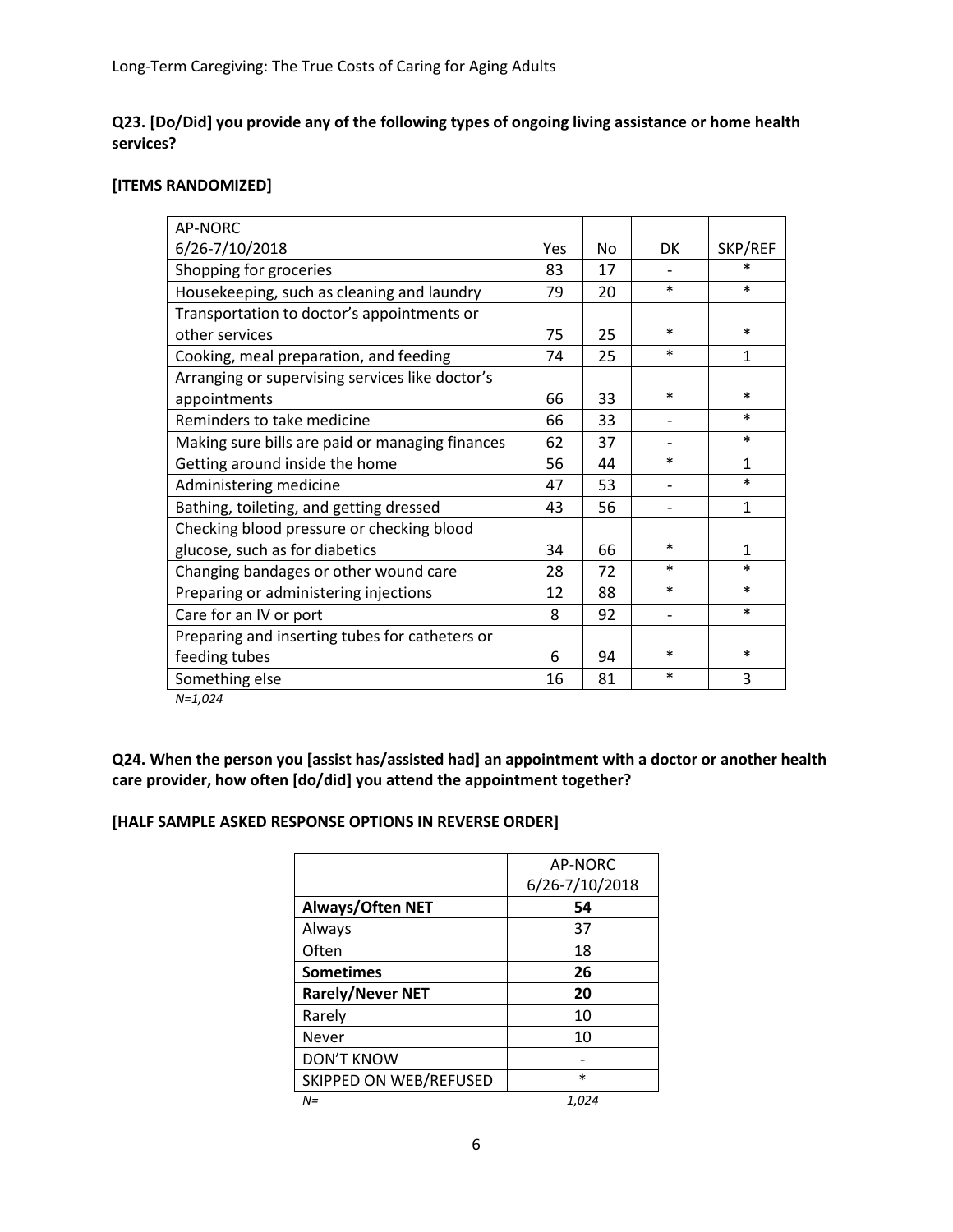## *If "Rarely" or more often in Q24*

**Q25A. When you [attend/attended] medical appointments with the person you [assist, do/assisted, did] you usually stay in the waiting room or go with them into the exam room?**

|                                 | AP-NORC        |
|---------------------------------|----------------|
|                                 | 6/26-7/10/2018 |
| Stay in the waiting room        | 29             |
| Go with them into the exam room | 70             |
| <b>DON'T KNOW</b>               |                |
| SKIPPED ON WEB/REFUSED          | $\ast$         |
| N=                              |                |

#### *If "Rarely" or more often in Q24*

**Q25B. How often [do/did] the doctors and other health care providers who [care/cared] for the person you [assist/assisted] . . .** 

#### **[ITEMS RANDOMIZED]**

|                                | Always/      |        |       |                  | Rarely/      |        |       |        |         |
|--------------------------------|--------------|--------|-------|------------------|--------------|--------|-------|--------|---------|
| AP-NORC                        | <b>Often</b> |        |       |                  | <b>Never</b> |        |       |        |         |
| 6/26-7/10/2018                 | <b>NET</b>   | Always | Often | <b>Sometimes</b> | <b>NET</b>   | Rarely | Never | DK     | SKP/REF |
| Explain things to you in a way |              |        |       |                  |              |        |       |        |         |
| that is easy to understand?    | 72           | 41     | 31    | 17               | 11           | 6      | 5     | $\ast$ | $\ast$  |
| Listen carefully to you?       | 67           | 38     | 29    | 23               | 10           | 4      | 6     | $\ast$ |         |
| Talk with you about the        |              |        |       |                  |              |        |       |        |         |
| person you                     |              |        |       |                  |              |        |       |        |         |
| [assist's/assisted/s]          |              |        |       |                  |              |        |       |        |         |
| preferences for care?          | 57           | 34     | 23    | 24               | 19           | 11     |       | $\ast$ | $\ast$  |
| Involve you in decision-       |              |        |       |                  |              |        |       |        |         |
| making?                        | 53           | 31     | 23    | 25               | 21           | 12     | 9     | $\ast$ | $\ast$  |

*N=929*

#### *If "Rarely" or more often in Q24*

**Q25C. Thinking about your interactions with the doctors and other health care providers who [care/cared] for the person you [assist/assisted] please indicate if each of the following words describes or does not describe how you have been treated.** 

| AP-NORC        |               | Does not |        |         |
|----------------|---------------|----------|--------|---------|
| 6/26-7/10/2018 | Does describe | describe | DK     | SKP/REF |
| Respected      | 86            | 14       | $\ast$ | $\ast$  |
| Valued         | 82            | 17       | $\ast$ |         |
| Dismissed      | 18            | 81       | $\ast$ |         |
| Ignored        | 16            | 82       | $\ast$ |         |

*N=929*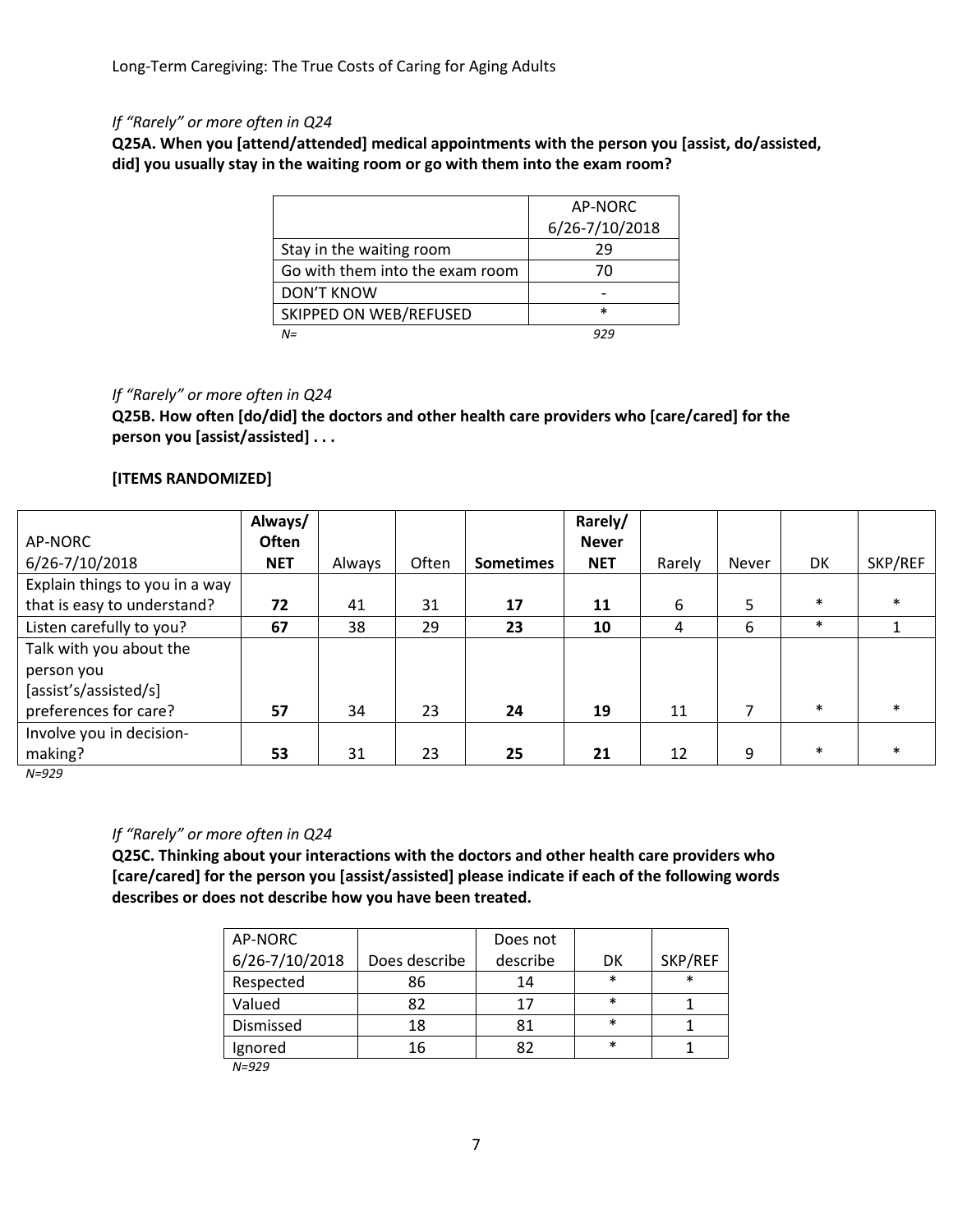#### *If "Rarely" or more often in Q24*

**Q25D. [Has/Did] a health care provider who [cares/cared] for the person you [assist/assisted] ever talked with you about . . .** 

## **[ITEMS RANDOMIZED]**

| AP-NORC                                           |     |    |           |         |
|---------------------------------------------------|-----|----|-----------|---------|
| 6/26-7/10/2018                                    | Yes | No | <b>DK</b> | SKP/REF |
| Services that provide a temporary caregiver so    |     |    |           |         |
| that you can take a break                         | 40  | 60 | $\ast$    | $\ast$  |
| How to take care of yourself while providing care | 38  | 62 | $\ast$    | $\ast$  |
| Social support networks for caregivers            | 35  | 64 | $\ast$    | $\ast$  |
| Other supports or services to take the burden off |     |    |           |         |
| of you as a caregiver                             | 38  | 62 | $\ast$    | $\ast$  |
| $N - QQ$                                          |     |    |           |         |

*N=929*

**Q26A. As far as you know [does/did] the person you [assist/assisted] have a legal document, sometimes called a health care proxy or surrogate, or durable power of attorney, to allow you to make decisions about their medical care if they [can/could] no longer make them on their own?**

|                        | AP-NORC        |
|------------------------|----------------|
|                        | 6/26-7/10/2018 |
| Yes                    | 45             |
| <b>No</b>              | 35             |
| Not sure               | 20             |
| SKIPPED ON WEB/REFUSED | $\ast$         |
| $N =$                  | 1.024          |

**Q26B. As far as you know, [does/did] the person you [assist/assisted] have any formal authorizations, such as a HIPAA release form, to allow one or more health care providers to discuss their health and treatment with you?**

|                        | AP-NORC        |
|------------------------|----------------|
|                        | 6/26-7/10/2018 |
| Yes                    | 46             |
| No                     | 26             |
| Not sure               | 27             |
| SKIPPED ON WEB/REFUSED | $\ast$         |
| N=                     | 1.024          |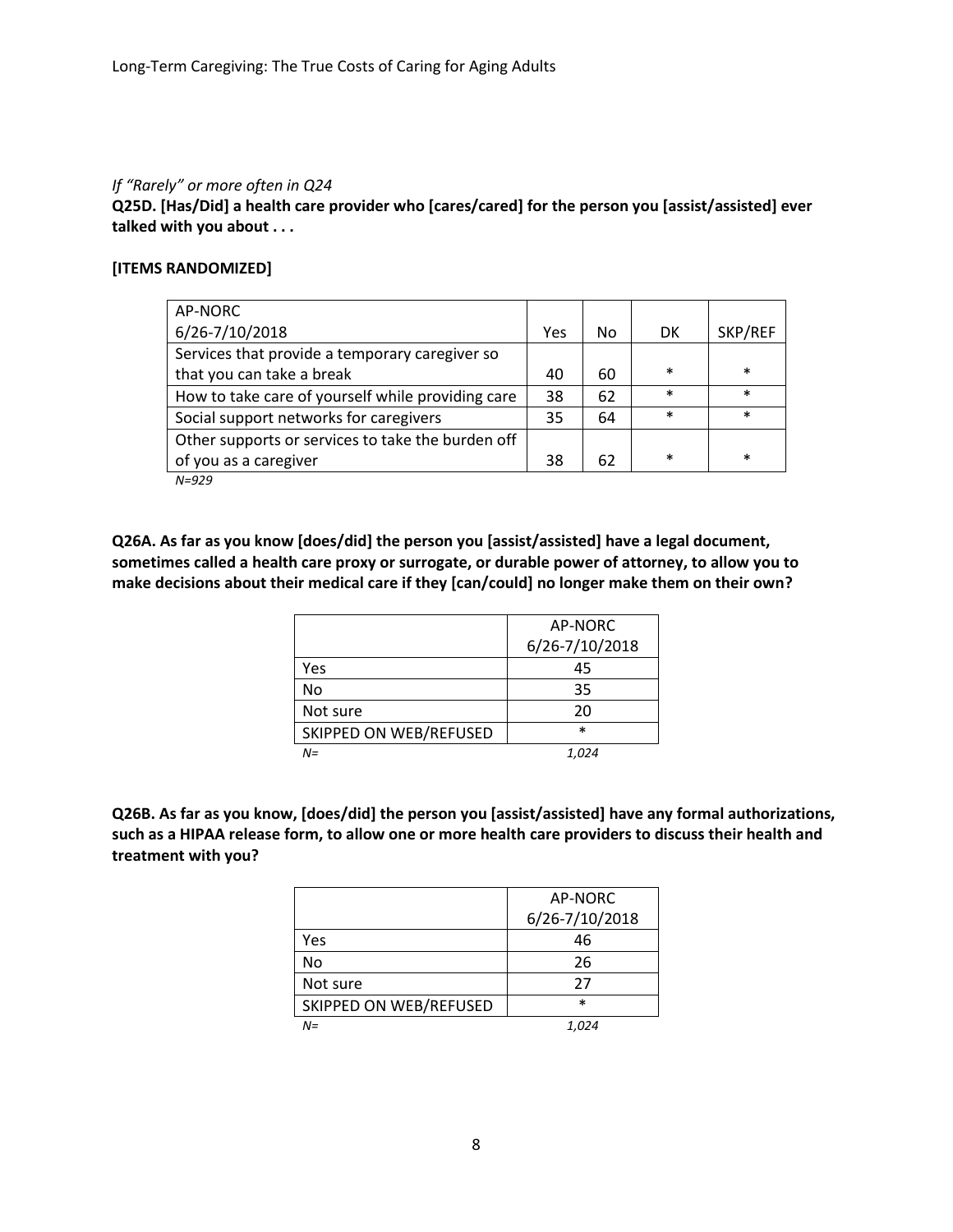**Q26C. [Have you talked/Did you ever talk] with your own personal doctor about your caregiving responsibilities?**

|                        | AP-NORC        |
|------------------------|----------------|
|                        | 6/26-7/10/2018 |
| Yes                    | 24             |
| No                     | 76             |
| <b>DON'T KNOW</b>      |                |
| SKIPPED ON WEB/REFUSED | $\ast$         |
| $N =$                  | 1.024          |

## *Show if "Yes" in Q26C*

**Q26D. [Has/Did] your personal doctor ever talked with you about . . .** 

## **[ITEMS RANDOMIZED]**

| AP-NORC                                           |     |    |    |         |
|---------------------------------------------------|-----|----|----|---------|
| 6/26-7/10/2018                                    | Yes | No | DK | SKP/REF |
| How to take care of yourself while providing care | 75  | 25 |    | $\ast$  |
| Services that provide a temporary caregiver so    |     |    |    |         |
| that you can take a break                         | 59  | 41 |    | $\ast$  |
| Social support networks for caregivers            | 53  | 46 |    |         |
| Other supports or services to take the burden off |     |    |    |         |
| of you as a caregiver                             | 56  | 44 |    | $\ast$  |

*N=262*

**Q27. [When you were providing care, if you ever needed/If you ever need] to go away or take a break from providing ongoing living assistance [did you/do you] have access to any of the following, or not?**

| AP-NORC                                               |     |    |        |         |
|-------------------------------------------------------|-----|----|--------|---------|
| 6/26-7/10/2018                                        | Yes | No | DK     | SKP/REF |
| Other family members or close friends who [can/could] |     |    |        |         |
| cover your responsibilities                           | 75  | 25 |        | $\ast$  |
| A respite care program that [provides/provided] a     |     |    |        |         |
| temporary caregiver                                   | 25  | 74 | $\ast$ |         |
| Adult day care or community senior services that the  |     |    |        |         |
| person you assist [can/could] go to                   | 21  | 77 | $\ast$ |         |
| $N-1$ 021                                             |     |    |        |         |

*N=1,024*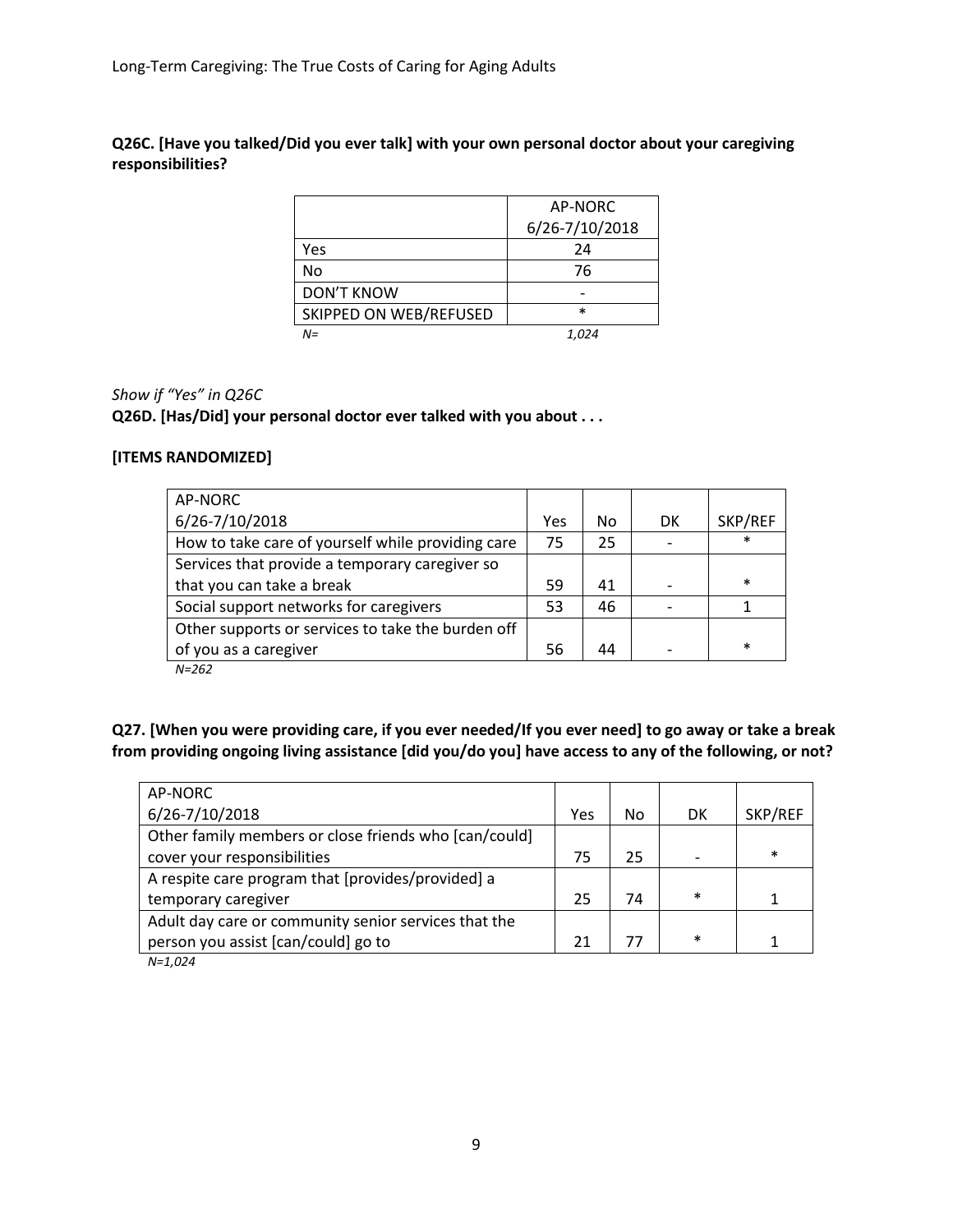**Q28. [When you were providing care, did you/Have you] ever [share/shared] the responsibilities of providing care with someone else?**

|                        | AP-NORC        |
|------------------------|----------------|
|                        | 6/26-7/10/2018 |
| Yes                    | 62             |
| No                     | 38             |
| <b>DON'T KNOW</b>      |                |
| SKIPPED ON WEB/REFUSED | $\ast$         |
| $N =$                  | 1.024          |

**Q29. [Do/Did] you have the social and emotional support that you [need/needed] to provide ongoing living assistance? Would you say you [have/had] . . .** 

|                                             | AP-NORC        |
|---------------------------------------------|----------------|
|                                             | 6/26-7/10/2018 |
| All/Most of the support NET                 | 60             |
| All the support you [need/needed]           | 30             |
| Most of the support you [need/needed]       | 30             |
| Some of the support you [need/needed]       | 23             |
| Hardly any/None of the support NET          | 17             |
| Hardly any of the support you [need/needed] | 11             |
| None of the support you [need/needed]       | 6              |
| <b>DON'T KNOW</b>                           | $\ast$         |
| SKIPPED ON WEB/REFUSED                      | $\ast$         |
| $N =$                                       | 1,024          |

**Q31. [Is/Was] there anyone who [supports/supported] you by . . .** 

| AP-NORC                                              |     |    |           |         |
|------------------------------------------------------|-----|----|-----------|---------|
| 6/26-7/10/2018                                       | Yes | No | <b>DK</b> | SKP/REF |
| Listening when you [want/wanted] to talk about       |     |    |           |         |
| caregiving                                           | 77  | 22 | $\ast$    |         |
| Cheering you up when you [are/were] feeling down     | 70  | 28 | $\ast$    |         |
| Helping you to stay calm when you [are/were] feeling |     |    |           |         |
| stressed                                             | 66  | 33 | $\ast$    |         |
| Helping to take your mind off caregiving             | 60  | 40 | *         |         |
| Giving you practical tips on how to provide care     | 57  | 42 | $\ast$    |         |
| Making sure you [are/were] taken care of while you   |     |    |           |         |
| [are/were] providing care                            | 52  | 47 | $\ast$    |         |
| $\cdots$                                             |     |    |           |         |

*N=1,024*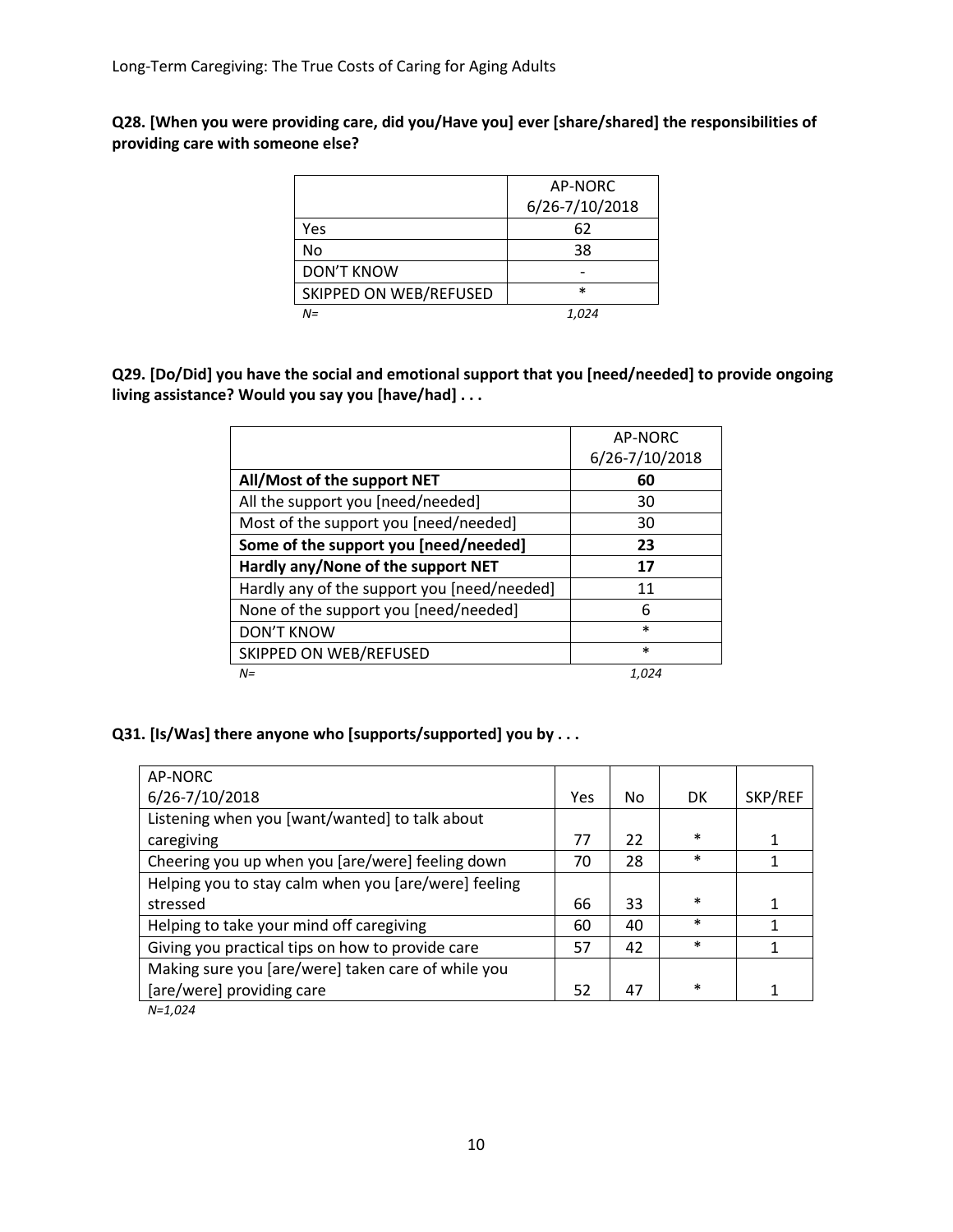## **Q32. How much of the time during the past week have you felt lonely?**

|                                 | AP-NORC<br>6/26-7/10/2018 |
|---------------------------------|---------------------------|
| All/most of the time NET        | 25                        |
| All or almost all of the time   | 17                        |
| Most of the time                | 7                         |
| Some/None of the time NET       | 75                        |
| Some of the time                | 22                        |
| None or almost none of the time | 53                        |
| <b>DON'T KNOW</b>               |                           |
| SKIPPED ON WEB/REFUSED          | $\ast$                    |
| $N =$                           | 1,024                     |

## **[HALF SAMPLE ASKED RESPONSE OPTIONS IN REVERSE ORDER]**

## *If "Some of the time" or more often in Q32*

**Q33. Thinking about the times when you feel lonely, have you talked with anyone about your feelings of loneliness or not?**

|                        | AP-NORC        |
|------------------------|----------------|
|                        | 6/26-7/10/2018 |
| Yes                    | 43             |
| No                     | 57             |
| <b>DON'T KNOW</b>      |                |
| SKIPPED ON WEB/REFUSED |                |
| $N =$                  |                |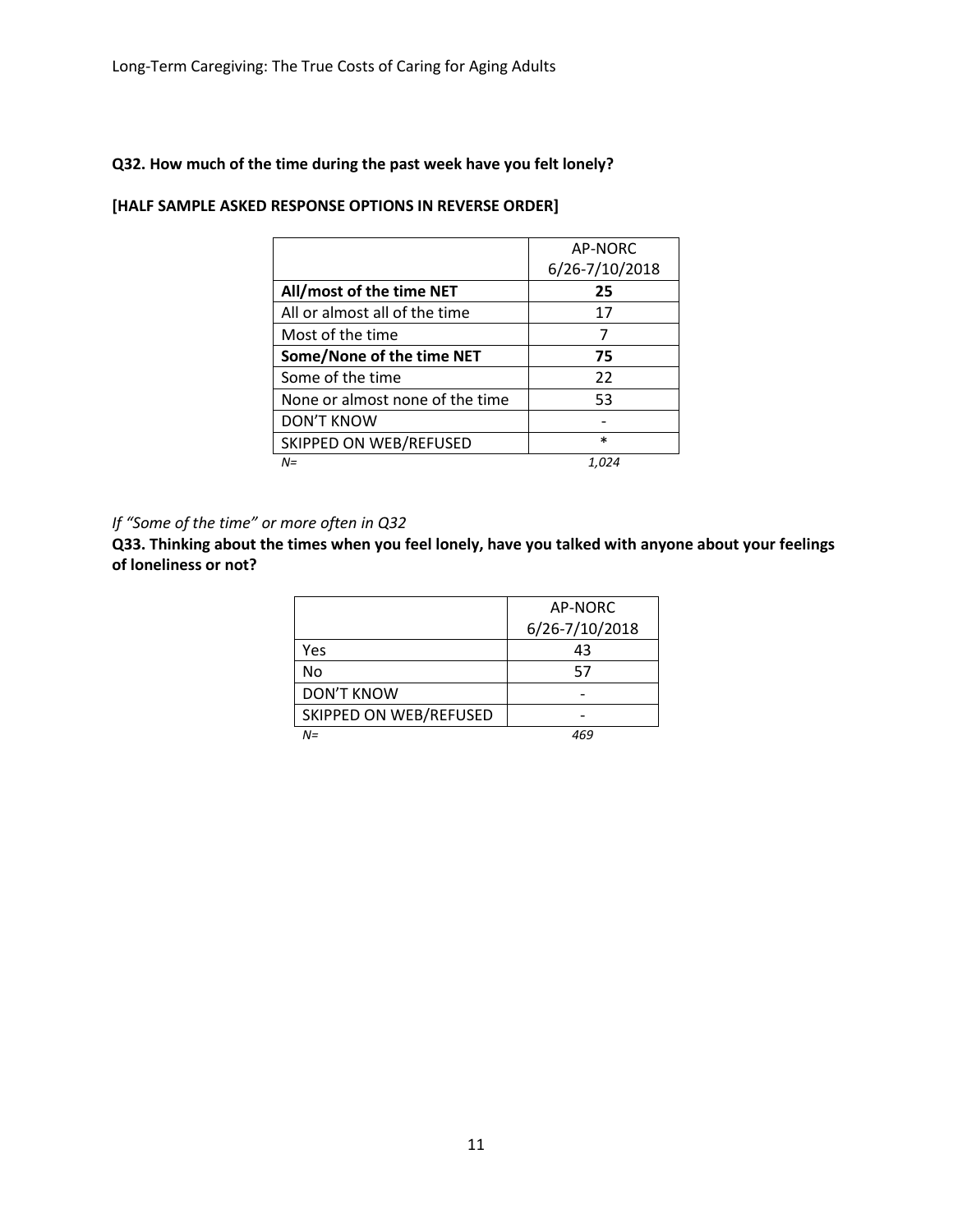**Q34. People cope with difficult situations in different ways. [Have you done/Did you do] any of the following to cope with difficult caregiving situations or not?**

## **[ITEMS RANDOMIZED]**

| AP-NORC                                                   |     |    |        |         |
|-----------------------------------------------------------|-----|----|--------|---------|
| 6/26-7/10/2018                                            | Yes | No | DK     | SKP/REF |
| Pray, meditate, or engage in other spiritual practices    | 63  | 37 |        | $\ast$  |
| Spend time outside                                        | 51  | 48 | *      | $\ast$  |
| Sleep less                                                | 44  | 55 | $\ast$ | $\ast$  |
| Avoid talking to people about the situation               | 38  | 62 |        | $\ast$  |
| Eat more                                                  | 32  | 68 | *      | $\ast$  |
| Avoid making tough decisions about the situation by       |     |    |        |         |
| putting them off and focusing on other activities instead | 32  | 68 | *      | $\ast$  |
| Exercise more                                             | 28  | 72 |        | $\ast$  |
| Work more                                                 | 27  | 73 |        | $\ast$  |
| Sleep more                                                | 26  | 73 | $\ast$ | $\ast$  |
| Shop more                                                 | 22  | 78 |        | 1       |
| Drink more alcoholic beverages                            | 17  | 83 | $\ast$ | $\ast$  |
| Smoke or use tobacco more                                 | 17  | 83 |        | $\ast$  |
|                                                           |     |    |        |         |

*N=1,024*

## **Q35. At any point, have you ever been employed while you were providing ongoing living assistance?**

|                        | AP-NORC        |
|------------------------|----------------|
|                        | 6/26-7/10/2018 |
| Yes                    | 61             |
| No                     | 38             |
| <b>DON'T KNOW</b>      |                |
| SKIPPED ON WEB/REFUSED | $\ast$         |
| $N =$                  | 1,024          |

## *If "Yes" in Q35*

#### **Q41. Have any of the following happened at work because you needed to provide care, or not?**

| AP-NORC                                              |     |    |        |         |
|------------------------------------------------------|-----|----|--------|---------|
| 6/26-7/10/2018                                       | Yes | No | DK     | SKP/REF |
| My roles or responsibilities changed                 | 13  | 86 |        | $\ast$  |
| I was treated differently by management or coworkers | 12  | 87 |        |         |
| I was excluded from further job growth opportunities | 12  | 87 | $\ast$ | $\ast$  |
| I was fired                                          | 3   | 96 | $\ast$ | $\ast$  |
| I was asked to resign                                | 2   | 97 | $\ast$ | $\ast$  |

*N=644*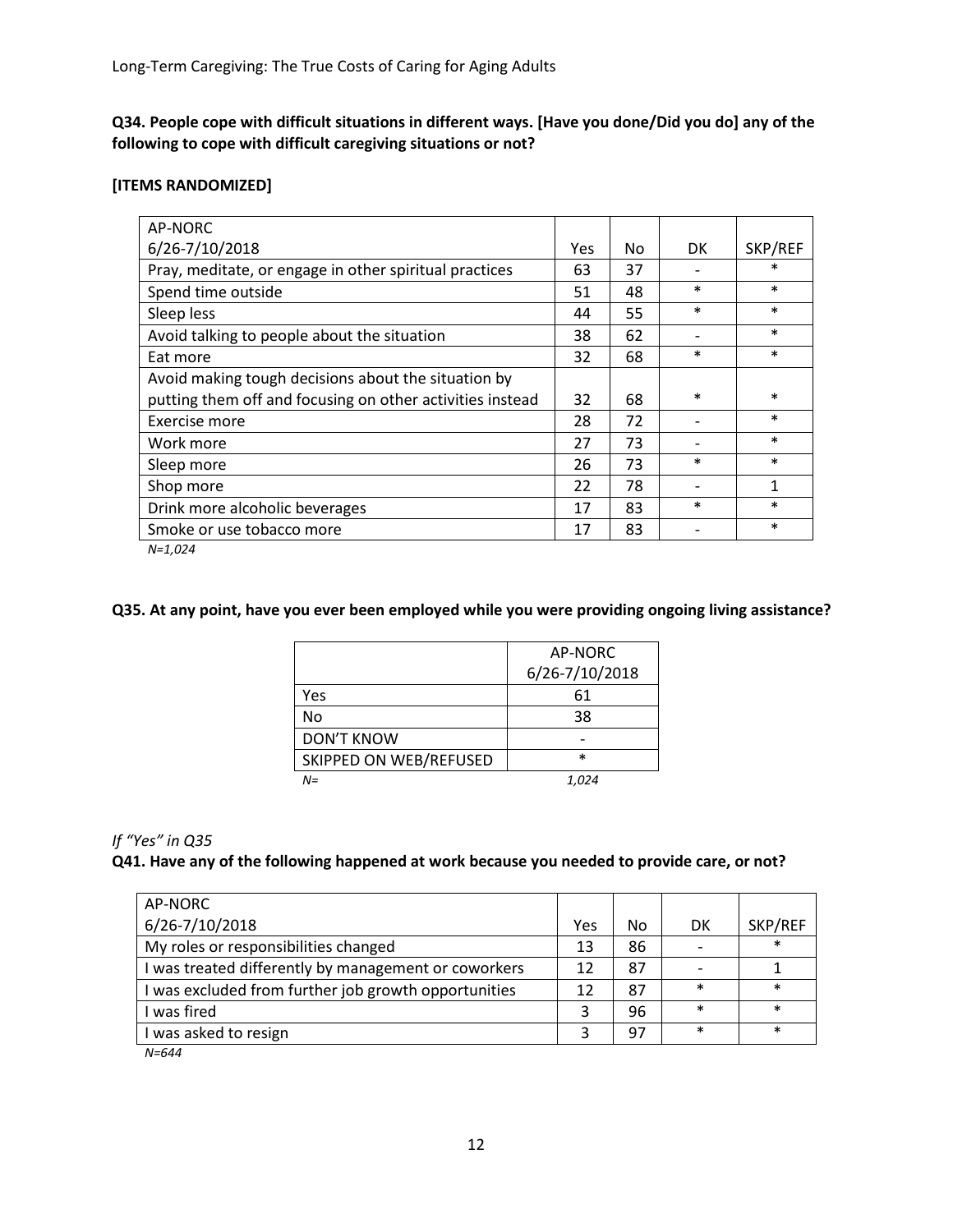# *If "Yes" in Q35*

## **Q47. Have you ever done any of the following to change your work schedule in order to provide care?**

| AP-NORC                                        |     |    |        |         |
|------------------------------------------------|-----|----|--------|---------|
| 6/26-7/10/2018                                 | Yes | No | DK     | SKP/REF |
| I used my vacation time for care instead of    |     |    |        |         |
| leisure                                        | 45  | 54 |        | 1       |
| I changed the days or hours I worked           | 34  | 65 |        | 1       |
| I took leave without pay                       | 25  | 75 |        | $\ast$  |
| I switched from full-time to part-time         | 19  | 80 |        | 1       |
| I used the Family Medical Leave Act, sometimes |     |    |        |         |
| called FMLA, to take time off                  | 14  | 85 | $\ast$ | 1       |
| I retired early                                | 10  | 90 |        | $\ast$  |
| I quit my job                                  | 9   | 91 |        | 1       |
|                                                |     |    |        |         |

*N=644*

## **Q48. [Have/Did] any of the following [resulted/result] from your responsibilities as a caregiver, or not?**

| AP-NORC                                                         |     |    |        |         |
|-----------------------------------------------------------------|-----|----|--------|---------|
| 6/26-7/10/2018                                                  | Yes | No | DK.    | SKP/REF |
| You had less free time or "downtime" for yourself               | 62  | 37 | $\ast$ |         |
| You had less time for socializing with friends                  | 59  | 40 |        |         |
| You had less time with your spouse, partner, or romantic        |     |    |        |         |
| relationships                                                   | 47  | 53 | $\ast$ | $\ast$  |
| You were not able to get away for a vacation you wanted to take | 44  | 56 | $\ast$ | $\ast$  |
| You had less time to sleep                                      | 43  | 57 | $\ast$ |         |
| You had less time with other family members                     | 38  | 61 |        |         |
| You stopped or reduced the amount you exercise or work out      | 38  | 62 | $\ast$ |         |
| You had to give up a hobby or activity you enjoy                | 36  | 64 |        | $\ast$  |
| You had less time with your children                            | 29  | 70 | $\ast$ |         |
| You had to stop or delay your own education                     | 13  | 87 |        | $\ast$  |

*N=1,024*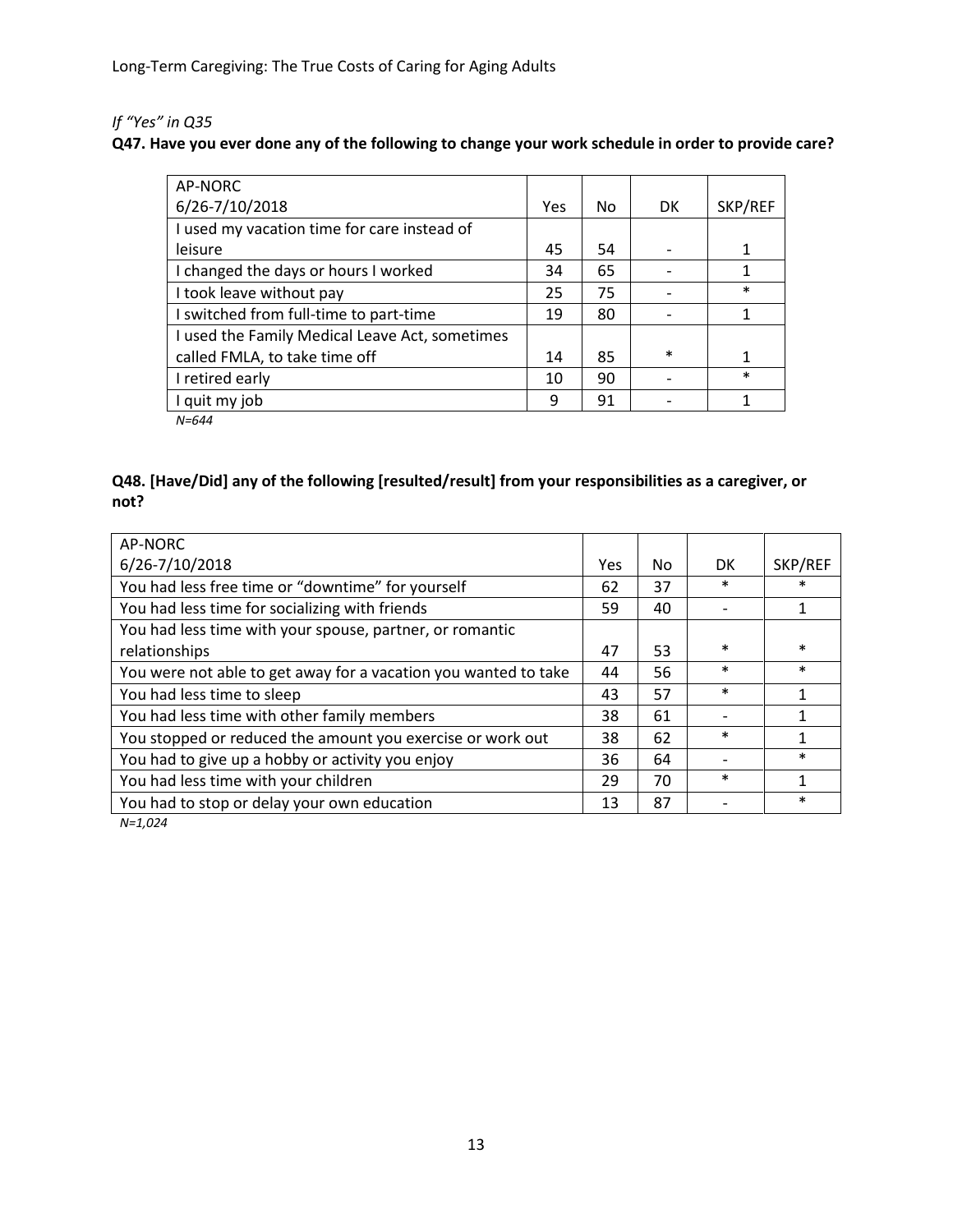## **Q49. Just a guess, about how much of your own money [do/did] you spend per month on costs related to providing ongoing living assistance?**

|                        | <b>AP-NORC</b> |
|------------------------|----------------|
|                        | 6/26-7/10/2018 |
| \$0                    | 21             |
| \$1 to \$99            | 30             |
| \$100 to \$499         | 35             |
| \$500 to \$999         | 6              |
| \$1000 or more         | 6              |
| <b>DON'T KNOW</b>      | 1              |
| SKIPPED ON WEB/REFUSED | 1              |
| $N =$                  | 1.024          |

## *If more than \$0 in Q49*

## **Q50. [Have/Did] you ever [done/do] any of the following as a result of caregiving, or not?**

| AP-NORC                                              |            |     |           |         |
|------------------------------------------------------|------------|-----|-----------|---------|
| 6/26-7/10/2018                                       | <b>Yes</b> | No. | <b>DK</b> | SKP/REF |
| Dip into your personal savings to cover expenses     | 41         | 59  |           | $\ast$  |
| Reduce how much you save for retirement              | 25         | 75  |           | $\ast$  |
| Take out a loan, borrow from a friend or a family    |            |     |           |         |
| member, or assume other debts to cover expenses      | 18         | 81  |           | $\ast$  |
| Reduce how much you put into educational savings for |            |     |           |         |
| children or other family members                     | 17         | 83  |           | $\ast$  |
| Dip into your retirement savings to cover expenses   | 16         | 84  |           |         |
| $N = 795$                                            |            |     |           |         |

## **Q51. Please indicate if you [have/have ever] cut back on spending on any of the following as a result of caregiving, or not?**

| Yes | <b>DK</b>                                    | SKP/REF                                            |
|-----|----------------------------------------------|----------------------------------------------------|
|     |                                              | $\ast$                                             |
|     |                                              |                                                    |
|     |                                              | $\ast$                                             |
|     | $\ast$                                       | $\ast$                                             |
|     | $\ast$                                       | $\ast$                                             |
|     | $\ast$                                       | $\ast$                                             |
|     | $\ast$                                       | $\ast$                                             |
|     |                                              | $\ast$                                             |
|     |                                              |                                                    |
|     | 49<br>42<br>37<br>30<br>25<br>18<br>12<br>11 | No<br>51<br>58<br>62<br>70<br>74<br>82<br>88<br>88 |

*N=1,024*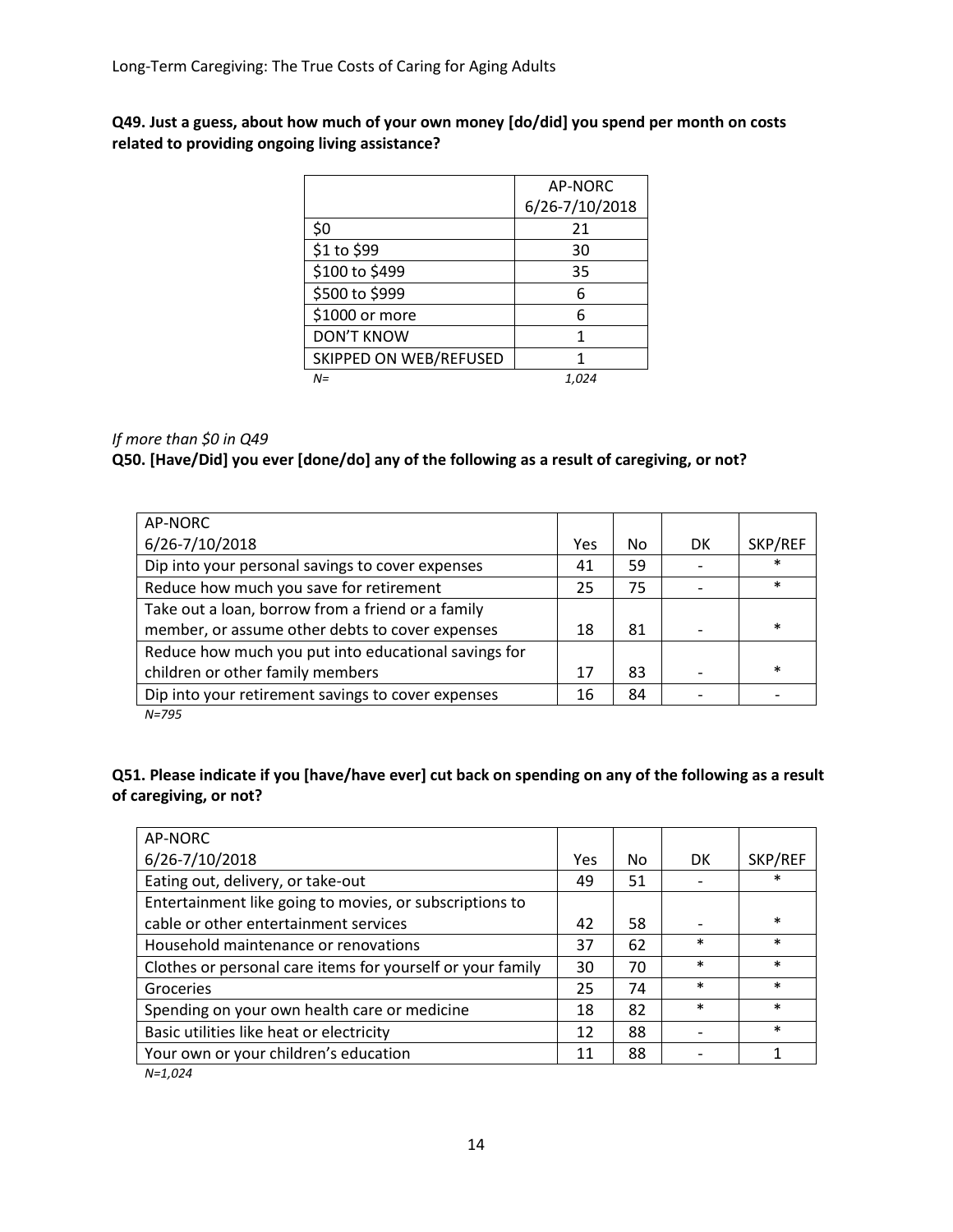**Q52. Please think about your own personal identity, that is, the various ways that you define yourself as a person. [When you were providing care, how/How] important [was/is] your role as a caregiver to your own personal identity?**

|                                              | AP-NORC        |
|----------------------------------------------|----------------|
|                                              | 6/26-7/10/2018 |
| <b>Essential/Important to identity NET</b>   | 67             |
| Essential to my identity                     | 24             |
| Important but NOT essential                  | 43             |
| Not too/Not at all important to identity NET | 32             |
| Not too important                            | 18             |
| Not important at all to my identity          | 14             |
| <b>DON'T KNOW</b>                            | $\ast$         |
| SKIPPED ON WEB/REFUSED                       | $\ast$         |
| $N =$                                        | 1.024          |

## *If "Yes" in Q14*

**Q53. In the event you were no longer able to provide ongoing living assistance to the person you care for, is there a plan in place for who would provide that care?**

|                        | AP-NORC        |
|------------------------|----------------|
|                        | 6/26-7/10/2018 |
| Yes                    | 54             |
| No.                    | 46             |
| <b>DON'T KNOW</b>      |                |
| SKIPPED ON WEB/REFUSED |                |
| $N =$                  | 481            |

## **Q54. In general, how would you rate your overall health?**

## **[HALF SAMPLE ASKED RESPONSE OPTIONS IN REVERSE ORDER]**

|                                | AP-NORC        |
|--------------------------------|----------------|
|                                | 6/26-7/10/2018 |
| <b>Excellent/very good NET</b> | 39             |
| Excellent                      | q              |
| Very good                      | 30             |
| Good                           | 38             |
| Fair/poor NET                  | 23             |
| Fair                           | 20             |
| Poor                           | 3              |
| <b>DON'T KNOW</b>              |                |
| SKIPPED ON WEB/REFUSED         | $\ast$         |
| $N =$                          | 1,024          |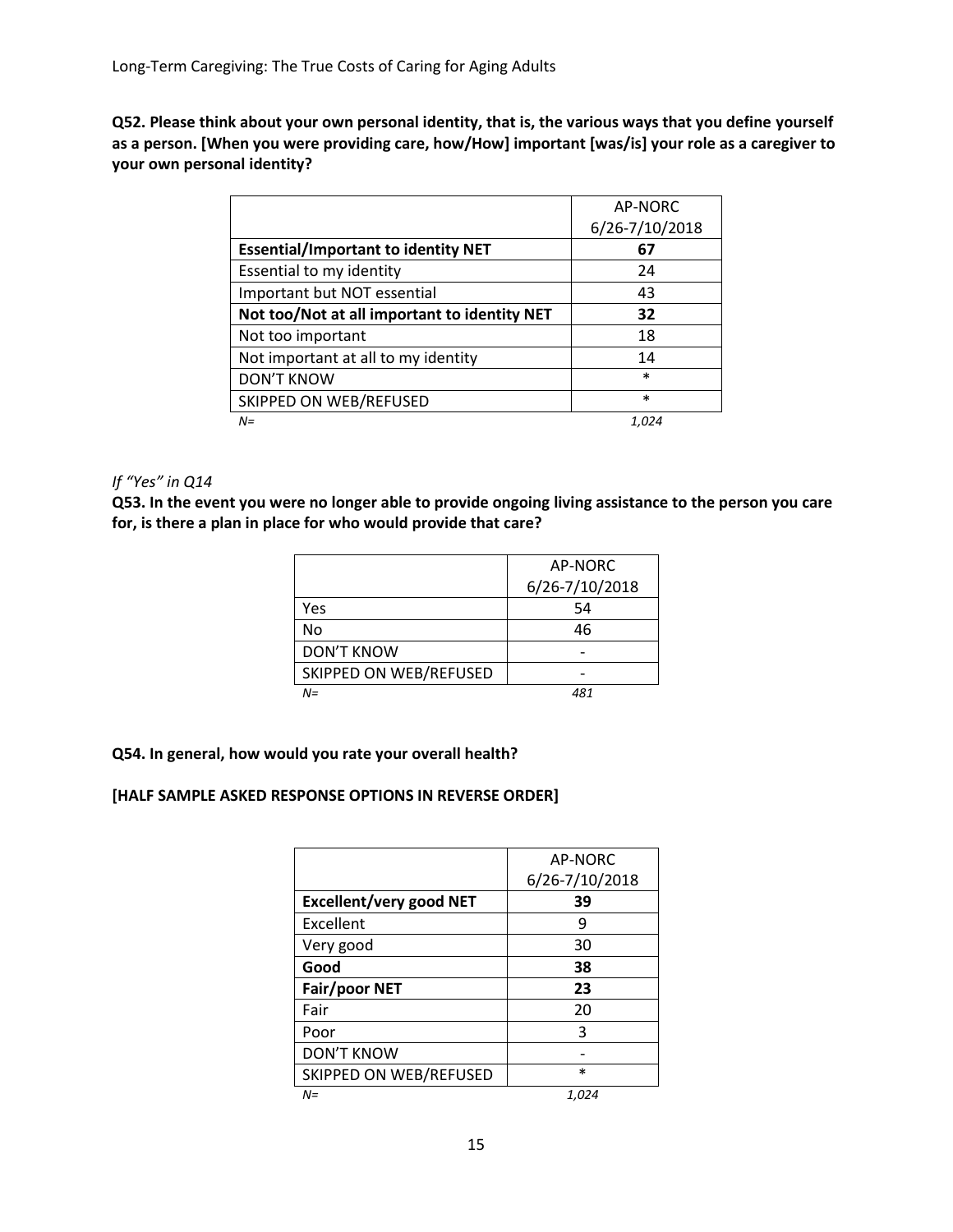## **Q55. In general, how would you rate your overall mental or emotional health?**

|                                | AP-NORC        |
|--------------------------------|----------------|
|                                | 6/26-7/10/2018 |
| <b>Excellent/very good NET</b> | 45             |
| Excellent                      | 15             |
| Very good                      | 30             |
| Good                           | 33             |
| Fair/poor NET                  | 22             |
| Fair                           | 18             |
| Poor                           | Δ              |
| <b>DON'T KNOW</b>              |                |
| SKIPPED ON WEB/REFUSED         | $\ast$         |
| N=                             | 1,024          |

## **[HALF SAMPLE ASKED RESPONSE OPTIONS IN REVERSE ORDER]**

**Q56. Do you have any health conditions, physical limitations, or mental health conditions that impact your daily life or limit your activities?**

|                        | AP-NORC        |
|------------------------|----------------|
|                        | 6/26-7/10/2018 |
| Yes                    | 39             |
| No                     | 61             |
| <b>DON'T KNOW</b>      |                |
| SKIPPED ON WEB/REFUSED | $\ast$         |
| $N =$                  | 1,024          |

#### *If "Yes" in Q14*

**Q57. Has your caregiving role made it easier or harder to manage your own health, or has it made no real difference?**

|                                    | AP-NORC<br>6/26-7/10/2018 |
|------------------------------------|---------------------------|
| <b>Much or somewhat easier NET</b> | 10                        |
| Much easier                        | $\mathcal{P}$             |
| Somewhat easier                    | 7                         |
| No real difference                 | 62                        |
| Much or somewhat harder NET        | 28                        |
| Somewhat harder                    | 21                        |
| Much harder                        | 7                         |
| <b>DON'T KNOW</b>                  |                           |
| SKIPPED ON WEB/REFUSED             |                           |
| $N =$                              | 481                       |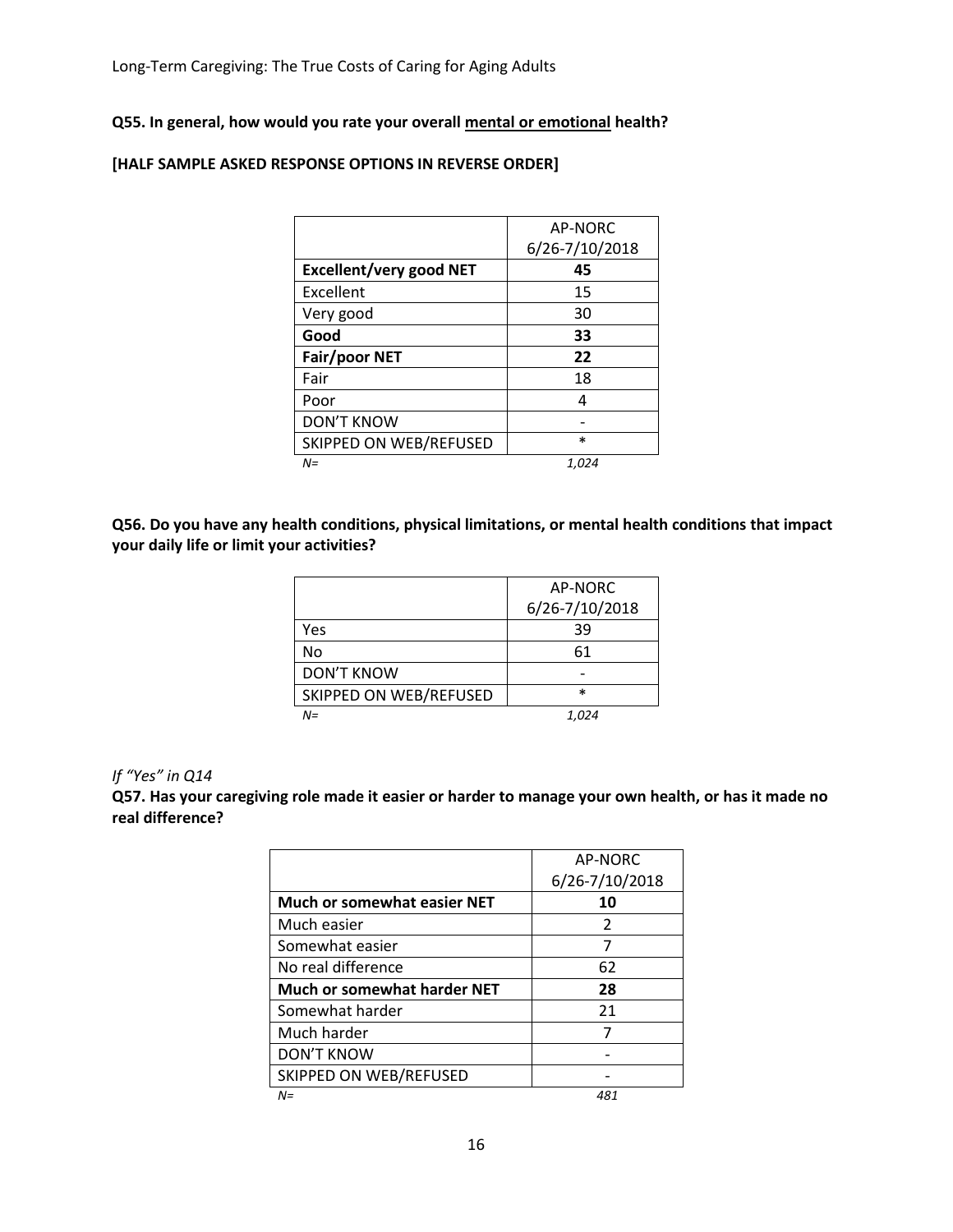## *If "Yes" in Q14*

## **Q58. In the past 12 months, how often have you personally done any of the following as a result of caregiving?**

## **[ITEMS RANDOMIZED; HALF SAMPLE ASKED RESPONSE OPTIONS IN REVERSE ORDER]**

| AP-NORC                                      | More than |          |              | <b>Not</b> |    | SKP/       |
|----------------------------------------------|-----------|----------|--------------|------------|----|------------|
| 6/26-7/10/2018                               | once      | One time | <b>Never</b> | applicable | DK | <b>REF</b> |
| Forgotten or never got around to filling one |           |          |              |            |    |            |
| of your own prescriptions                    | 16        | 12       | 57           | 14         |    |            |
| Skipped or didn't get around to scheduling   |           |          |              |            |    |            |
| a recommended medical test or treatment.     | 18        | 15       | 55           | 11         |    | $\ast$     |
| Gone without a routine physical or other     |           |          |              |            |    |            |
| preventative health care                     | 21        | 13       | 55           | 10         |    | $\ast$     |
| Didn't go to the doctor when you were sick   |           |          |              |            |    |            |
| or injured                                   | 18        | 14       | 57           | 12         |    | $\ast$     |
| Gone without a routine dental care           | 23        | 13       | 51           | 13         |    | $\ast$     |

*N=481*

## **Q59. On average, how many hours of sleep do you get per night?**

|                                   | AP-NORC<br>6/26-7/10/2018 |
|-----------------------------------|---------------------------|
| 4 hours or less                   |                           |
| More than 4 but less than 6 hours | 42                        |
| More than 6 but less than 8 hours | 44                        |
| More than 8 hours                 | 6                         |
| <b>DON'T KNOW</b>                 | $\ast$                    |
| SKIPPED ON WEB/REFUSED            | 7                         |
| $N =$                             |                           |

## **Q60. How often do you exercise or participate in vigorous physical activity?**

|                        | AP-NORC<br>6/26-7/10/2018 |
|------------------------|---------------------------|
| Every day              | 13                        |
| A few times a week     | 40                        |
| A few times a month    | 19                        |
| Less often than that   | 27                        |
| <b>DON'T KNOW</b>      |                           |
| SKIPPED ON WEB/REFUSED | $\ast$                    |
| $N =$                  | 1.024                     |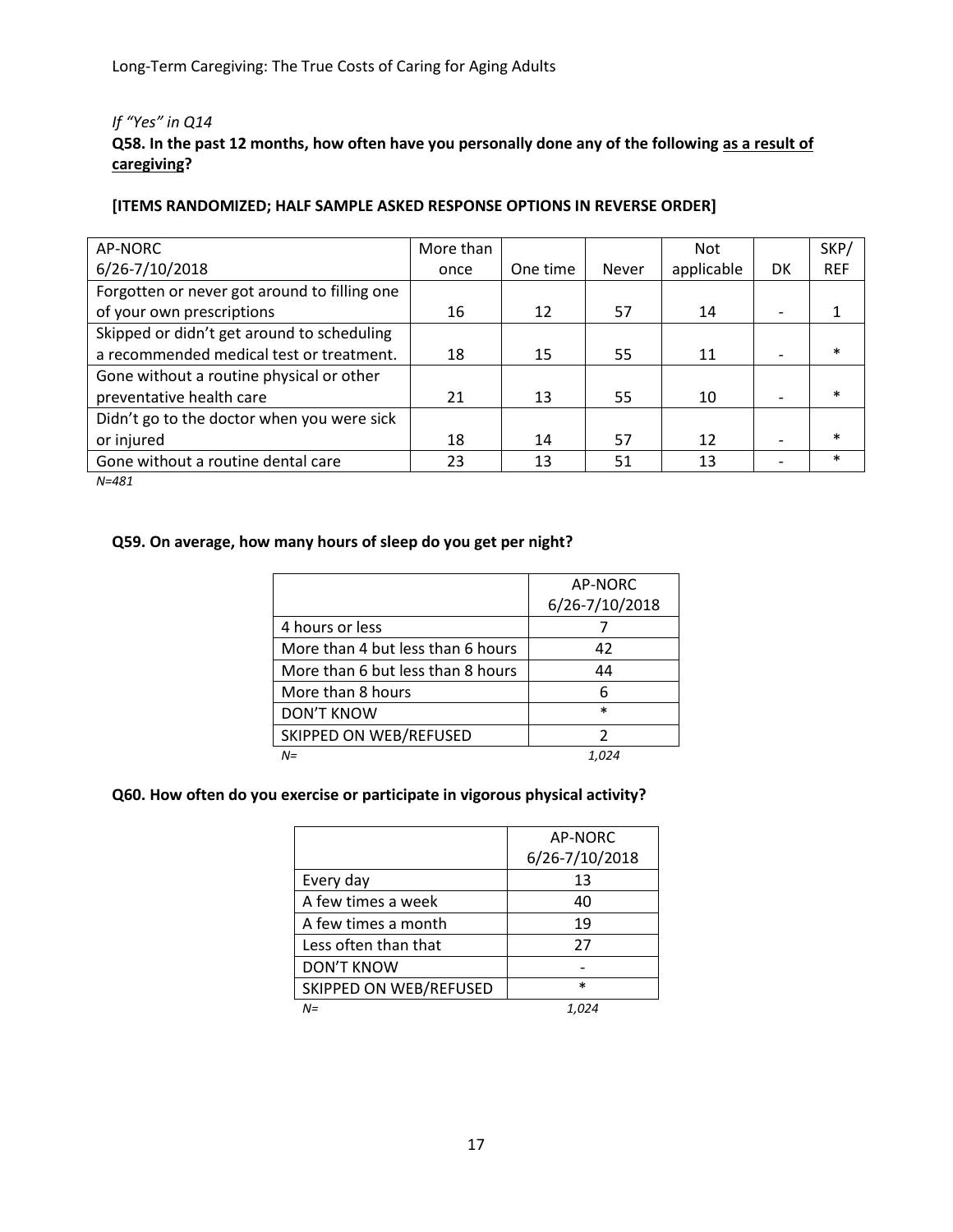|       | AP-NORC      |
|-------|--------------|
|       | 8/16-20/2018 |
| 18-24 | 11           |
| 25-34 | 14           |
| 35-44 | 7            |
| 45-54 | 21           |
| 55-64 | 23           |
| 65-74 | 16           |
| $75+$ | 8            |
| $N =$ | 1,024        |

# **AGE**

# **GENDER**

|        | AP-NORC      |
|--------|--------------|
|        | 8/16-20/2018 |
| Male   | 41           |
| Female | 59           |
| N=     | 1,024        |

# **RACE/ETHNICITY**

|                                  | AP-NORC      |
|----------------------------------|--------------|
|                                  | 8/16-20/2018 |
| White                            | 64           |
| <b>Black or African American</b> | 11           |
| Hispanic                         | 16           |
| Other                            | q            |
| N=                               |              |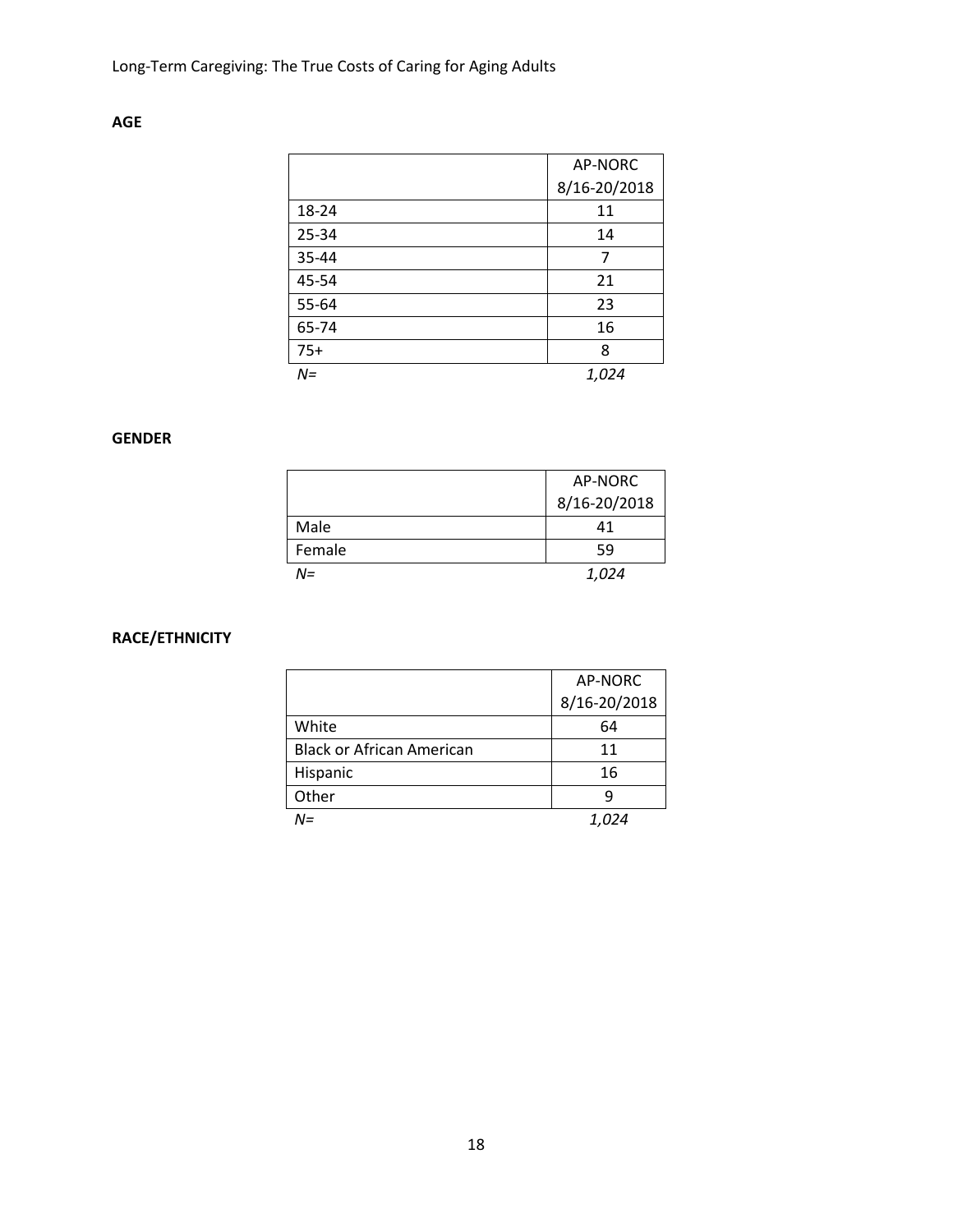# **MARITAL STATUS**

|                     | AP-NORC        |
|---------------------|----------------|
|                     | 8/16-20/2018   |
| Married             | 47             |
| Widowed             | 9              |
| Divorced            | 12             |
| Separated           | $\mathfrak{p}$ |
| Never married       | 22             |
| Living with partner | 8              |
| N=                  | 1.024          |

## **EMPLOYMENT STATUS**

|              | AP-NORC      |
|--------------|--------------|
|              | 8/16-20/2018 |
| Employed     | 51           |
| Not employed | 49           |
| N=           | 1.024        |

## **EDUCATION**

|                                    | AP-NORC      |
|------------------------------------|--------------|
|                                    | 8/16-20/2018 |
| Less than a high school diploma    |              |
| High school graduate or equivalent | 30           |
| Some college                       | 35           |
| College graduate or above          | 28           |
| M=                                 |              |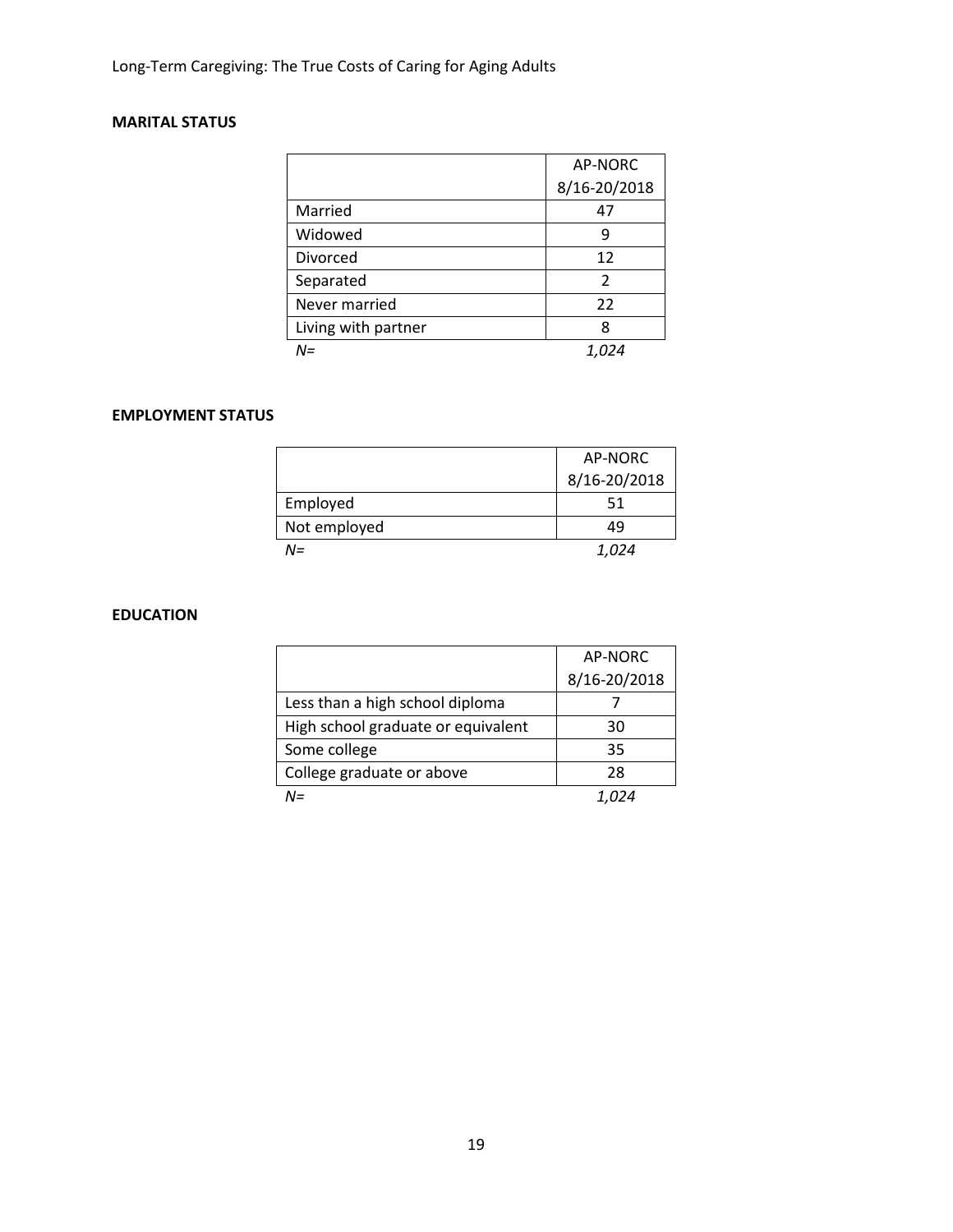## **INCOME**

|                              | AP-NORC      |
|------------------------------|--------------|
|                              | 8/16-20/2018 |
| Under \$10,000               | 4            |
| \$10,000 to under \$20,000   | 11           |
| \$20,000 to under \$30,000   | 15           |
| \$30,000 to under \$40,000   | 11           |
| \$40,000 to under \$50,000   | 11           |
| \$50,000 to under \$75,000   | 18           |
| \$75,000 to under \$100,000  | 12           |
| \$100,000 to under \$150,000 | 12           |
| \$150,000 or more            | 5            |
| N=                           | 1.024        |

## **Study Methodology**

This study, funded by [The SCAN Foundation,](http://www.thescanfoundation.org/) was conducted by The Associated Press-NORC Center for Public Affairs Research. Data were collected using AmeriSpeak®, NORC's probability-based panel designed to be representative of the U.S. household population. During the initial recruitment phase of the panel, randomly selected U.S. households were sampled with a known, non-zero probability of selection from the NORC National Sample Frame and then contacted by U.S. mail, email, telephone, and field interviewers (face-to-face). The panel provides sample coverage of approximately 97 percent of the U.S. household population. Those excluded from the sample include people with P.O. Box only addresses, some addresses not listed in the USPS Delivery Sequence File, and some newly constructed dwellings. Staff from NORC at the University of Chicago, The Associated Press, and The SCAN Foundation collaborated on all aspects of the study.

Interviews for this survey were conducted between June 26 and July 10, 2018, with adults age 18 and older with experience providing long-term care to a family member or friend representing the 50 states and the District of Columbia. Panel members were randomly drawn from AmeriSpeak and invited to complete a screener to determine their eligibility for the survey. In addition, panelists who completed the 2018 Long-Term Care Trend Poll and answered that they had experience providing long-term care were invited to complete the screener. Those with current or past experience providing long-term care in the screener were invited to the survey, and 1,024 completed the survey—871 via the web and 153 via telephone. Interviews were conducted in both English and Spanish, depending on respondent preference. Respondents were offered a small monetary incentive (\$4) for completing the survey.

The screener completion rate is 28.6 percent, with an incidence rate of 47.9 percent among newly screened panelists. The final stage completion rate is 97.6 percent, the weighted household panel response rate is 33.7 percent, and the weighted household panel retention rate is 87.2 percent, for a